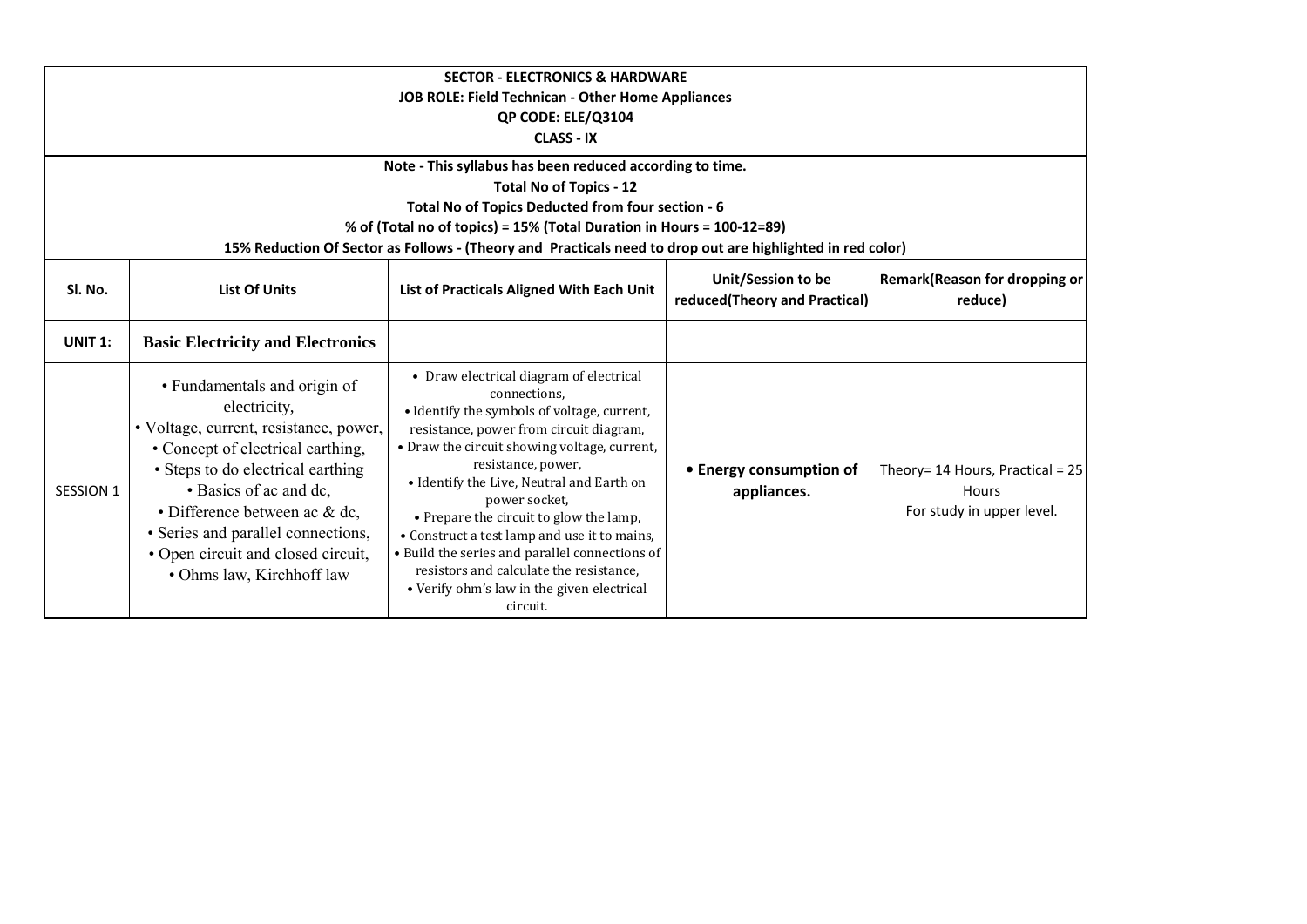| SESSION 2        | • Basic electronic components -<br>resistor, capacitor, inductor,<br>transformer, diode, transistor, LED, ICs<br>• Resistor - definition, types,<br>construction & specific use, color-<br>coding, power rating,<br>• Capacitor - specifications and<br>applications,<br>• Inductors - specifications and<br>applications,<br>• Transformer - Working principle,<br>Specifications<br>· Diode - Definition, construction,<br>specific use,<br>• Transistor - Definition, construction,<br>specific use,<br>use,<br>• IC - Definition, construction, specific | • Identify and name the various<br>electronic components.<br>· Identify the different types of resistors,<br>• Measure the resistor values using<br>colour code and verify it by measuring<br>using multi-meter<br>• Identify different inductors and list its<br>parameters,<br>• Identify different capacitors and list its<br>parameters,<br>• Identify different parts of transformers,<br>• Identify different types of transformer,<br>• Identify the primary and<br>secondary winding of transformer,<br>• Measure the primary and secondary<br>• LED - Definition, construction, specific voltage of step down transformer used in<br>power supply. |  | No reduction in this lession |
|------------------|--------------------------------------------------------------------------------------------------------------------------------------------------------------------------------------------------------------------------------------------------------------------------------------------------------------------------------------------------------------------------------------------------------------------------------------------------------------------------------------------------------------------------------------------------------------|-------------------------------------------------------------------------------------------------------------------------------------------------------------------------------------------------------------------------------------------------------------------------------------------------------------------------------------------------------------------------------------------------------------------------------------------------------------------------------------------------------------------------------------------------------------------------------------------------------------------------------------------------------------|--|------------------------------|
| <b>SESSION 3</b> | <u>use</u><br>• General tools - screw driver, pliers,<br>wire stripper, wire cutter, phase tester,<br>Pipe wrench, wire lugs, drill machine<br>and drill bits.<br>· Multi-meter,<br>• Clamp meter,<br>• TDS meter,<br>• Soldering iron and wire,<br>• Soldering and desoldering,                                                                                                                                                                                                                                                                             | • Identify and name the various tools and<br>its parts,<br>• Use the general tools for given task,<br>• Use multi-meter to measure the various<br>electrical quantity for the given task,<br>• Demonstrate the soldering and<br>desoldering techniques,<br>. Identify P and N terminal of diode,<br>• Identify the PNP and NPN transistor<br>using multi-meter,<br>• Measure the current using clamp meter.                                                                                                                                                                                                                                                 |  | No reduction in this lession |
| unit 2:          | <b>Installation of Water purifier</b>                                                                                                                                                                                                                                                                                                                                                                                                                                                                                                                        |                                                                                                                                                                                                                                                                                                                                                                                                                                                                                                                                                                                                                                                             |  |                              |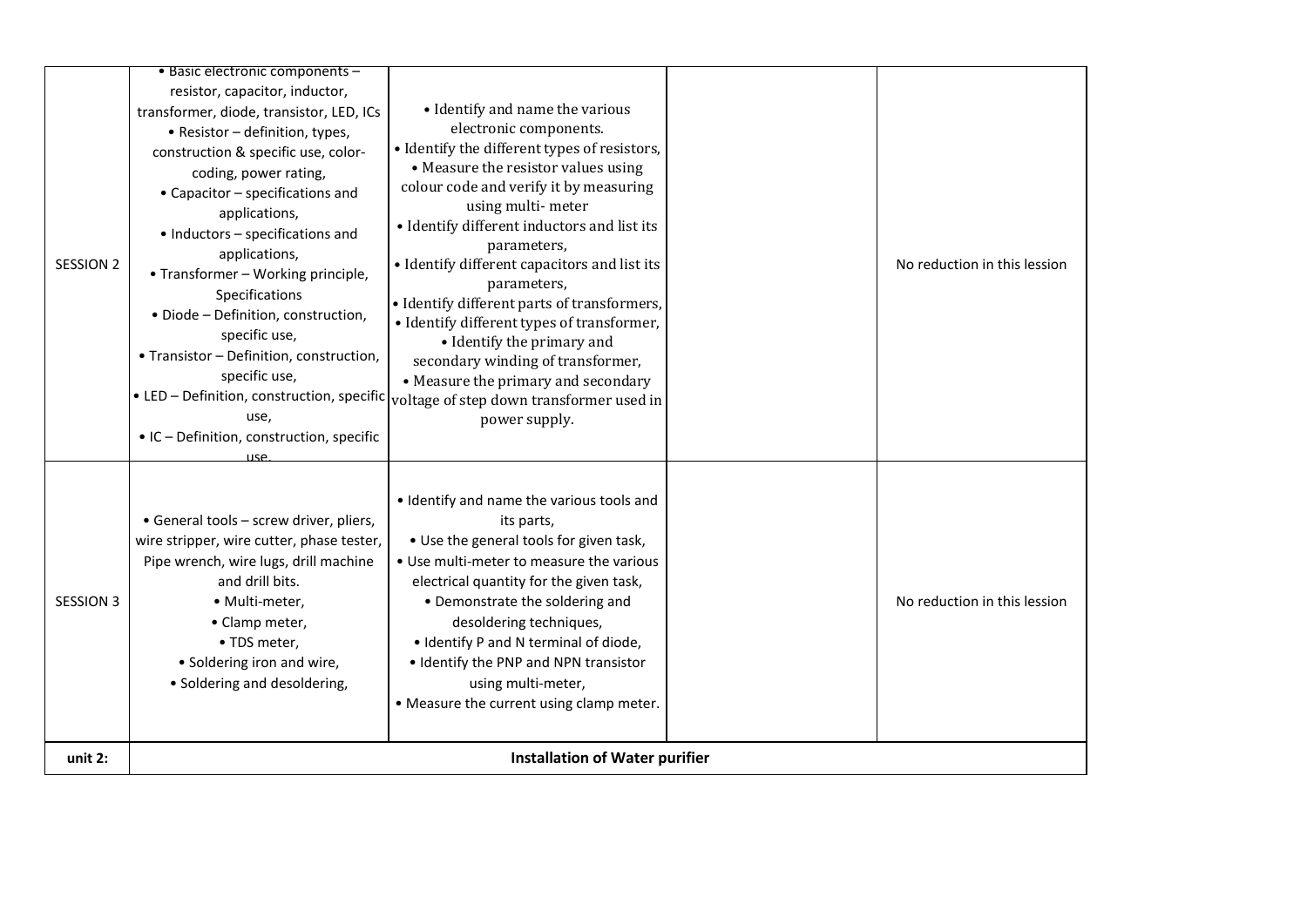| SESSION 1        | • Installation requirements (structural<br>requirements, plumbing etc.),<br>• Water flow diagram and electrical<br>circuit diagram of the appliance,<br>• Water purification process and<br>different layers of filter present within<br>the unit,<br>• Different technologies in water<br>purification,<br>• Different features and functionalities<br>of various models of water purifier. | • Identify the place for installation of<br>water purifier,<br>• List the structural requirements for<br>installation of water purifier,<br>• Carry out pre-installations/<br>masonry/electrical work for of adequate<br>water pressure at the inlet source,<br>• Make necessary markings for placement<br>of the water purifier unit.<br>• Demonstrate the complete process of<br>site inspection and preparation. |                                                                                                                         | Theory= 06 Hours, Practical = 14<br>Hours                                            |
|------------------|----------------------------------------------------------------------------------------------------------------------------------------------------------------------------------------------------------------------------------------------------------------------------------------------------------------------------------------------------------------------------------------------|---------------------------------------------------------------------------------------------------------------------------------------------------------------------------------------------------------------------------------------------------------------------------------------------------------------------------------------------------------------------------------------------------------------------|-------------------------------------------------------------------------------------------------------------------------|--------------------------------------------------------------------------------------|
| <b>SESSION 2</b> | • Unpacking process,<br>• Safety precautions to be taken while<br>installing.                                                                                                                                                                                                                                                                                                                | • Demonstrate to remove the packaging of<br>water purifier,<br>• Check the product specifications and<br>other supporting accessories,<br>• Arrange tools and fitments required for<br>the installation,                                                                                                                                                                                                            | disposal procedures<br>• Other products of the<br>company,<br>• Dispose the packaging<br>material waste as per<br>norms | It is not necessory now to study<br>manage packaging weste<br>material for EH trade. |
| <b>SESSION 3</b> | • Manual-based procedure of installing<br>water purifier,<br>• Fixing procedure of water purifier.                                                                                                                                                                                                                                                                                           | • Check the pre-installation requirements<br>are met,<br>• Make measurements and drill holes<br>without damage internal wiring,<br>• Demonstrate to fix the water purifier as<br>per the standard procedure - mount the<br>filter and fasten the screws, Drain the inlet<br>line, Connect the outlet pipe to the drain,<br>Connect the purifier to the power supply<br>point.                                       | . Tools required for fixing<br>the water purifier,                                                                      | This topic has been reduced due<br>to short time.                                    |
| SESSION 4        | • Check water purifier's functioning<br>after fixing Post fixing check up process,<br>• Functioning of water purifier,<br>• Precautions and regular maintenance<br>procedures.                                                                                                                                                                                                               | • Check the filter is aligned as per<br>instructions in the installation manual,<br>• Demonstrate to check the functioning of<br>water purifier as per the desired standard,<br>· Demonstrate regular maintenance<br>procedures to be followed while using<br>water purifier.                                                                                                                                       |                                                                                                                         | No reduction in this lession                                                         |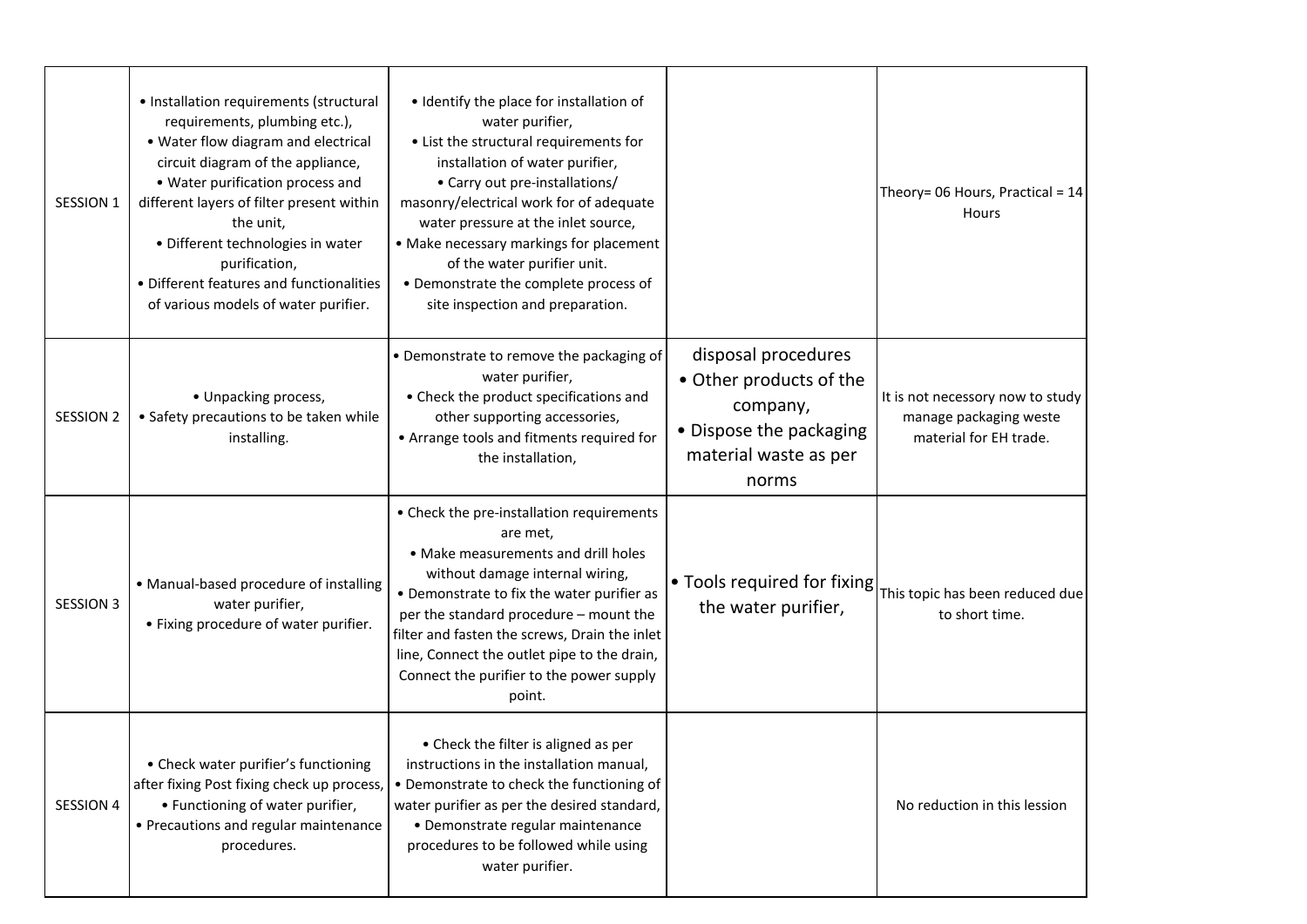| <b>SESSION 5</b>  | Complete the documentation                                                                                                                                                        |                                                                                                                                                                                                                                                                                                                                                   | installation of water purifier<br>• Customer acknowledgment form,<br>• Call center number.<br>• Fill in the customer acknowledgment<br>form,<br>• Complete documentation process of<br>installation,<br>• Call customer care and inform about<br>job completed. | Not important for this class.                                             |
|-------------------|-----------------------------------------------------------------------------------------------------------------------------------------------------------------------------------|---------------------------------------------------------------------------------------------------------------------------------------------------------------------------------------------------------------------------------------------------------------------------------------------------------------------------------------------------|-----------------------------------------------------------------------------------------------------------------------------------------------------------------------------------------------------------------------------------------------------------------|---------------------------------------------------------------------------|
| <b>UNIT 3:</b>    | pair and Maintenance of Water purifier                                                                                                                                            |                                                                                                                                                                                                                                                                                                                                                   |                                                                                                                                                                                                                                                                 |                                                                           |
| <b>SESSION 8</b>  | • Customer interaction,<br>• Symptoms related to common faults,<br>• Parameters such as production rate,<br>water chemistry, drain rate, input water<br>pressure/temperature etc. | • Diagnose the fault based on customer<br>interaction and initial inspection,<br>• Check the water pressure as per company<br>standards,<br>• Carry out basic inspection of feed water<br>valve, tank valve, tubing, housing etc.<br>• Separate and inspect every part of the unit<br>if the fault is not identified through basic<br>inspection, |                                                                                                                                                                                                                                                                 | Theory= 07 Hours, Practical = 13<br>Hours<br>No reduction in this lession |
| <b>SESSION 9</b>  | • Components of water purifier - valves<br>or wearing out of membrane or filter<br>• Troubleshooting knowledge with<br>respect to water purifier<br>• Reassembly process.         | • Dismantle the water purifier,<br>• Demonstrate to replace the damaged<br>components - valves or wearing out of<br>membrane or filter,<br>• Demonstrate to remove and replace the<br>faulty module with a functional one,<br>• Demonstrate to reassemble the water<br>purifier.                                                                  | • Frequently occurring<br>faults such as low/no<br>water production, leaks,<br>bad tasting water etc.                                                                                                                                                           | Not important for this class.                                             |
| <b>SESSION 10</b> | • Testing process of water purifier for<br>proper functioning,<br>• Cleaning procedures and other best<br>practices,                                                              | • Check the functioning of all the units<br>after reassembly,<br>• Demonstrate to test the functionality of<br>the unit,<br>• Demonstrate the cleaning procedures<br>and other best practices,                                                                                                                                                    | • Customer feedback<br>procedure.<br>• Record the customer<br>feedback.                                                                                                                                                                                         | This topic has been reduced due<br>to short time.                         |
| <b>UNIT 4:</b>    | <b>Maintain Health and Safety</b>                                                                                                                                                 |                                                                                                                                                                                                                                                                                                                                                   |                                                                                                                                                                                                                                                                 |                                                                           |